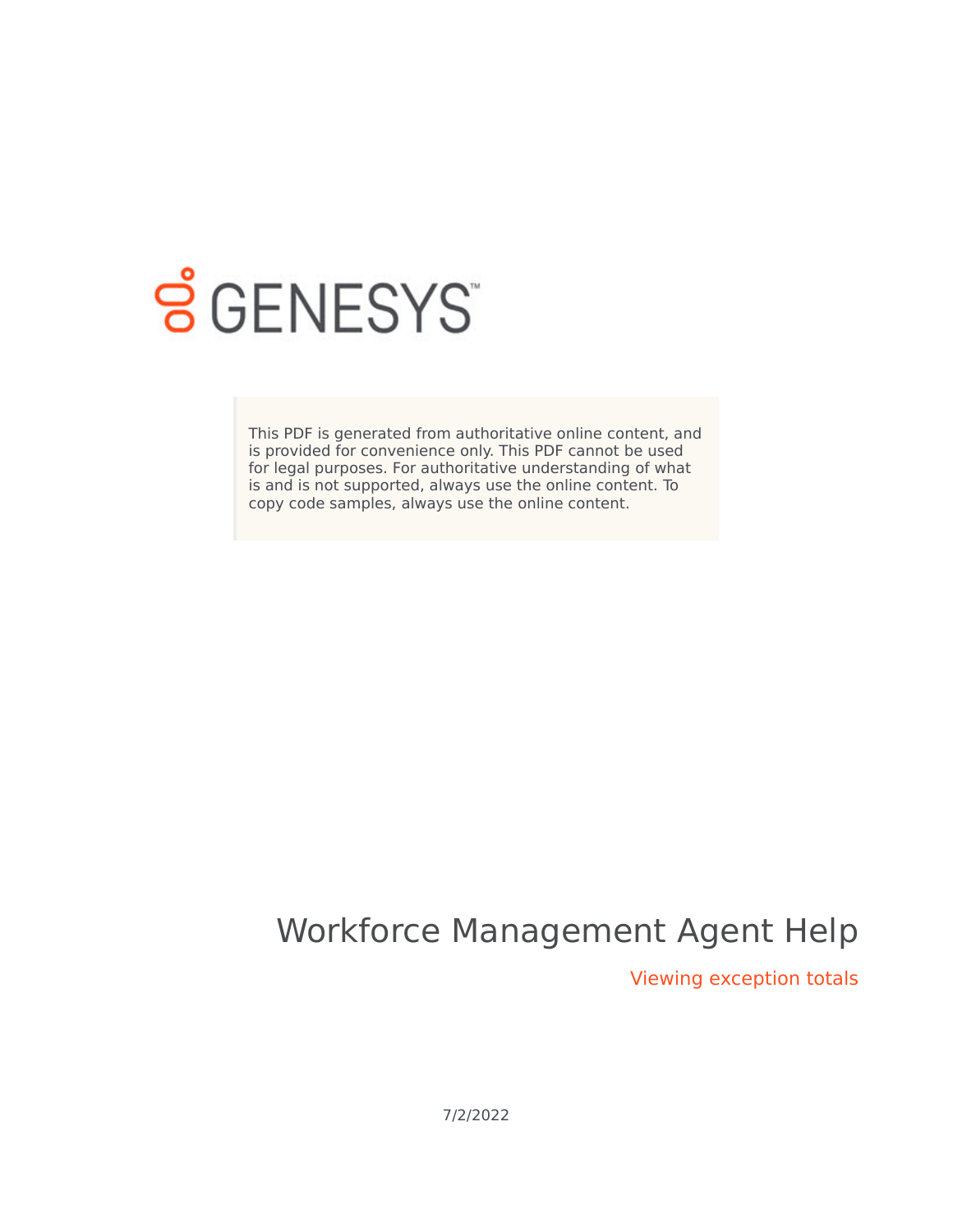### Contents

• 1 [Viewing total hours for exceptions](#page-2-0)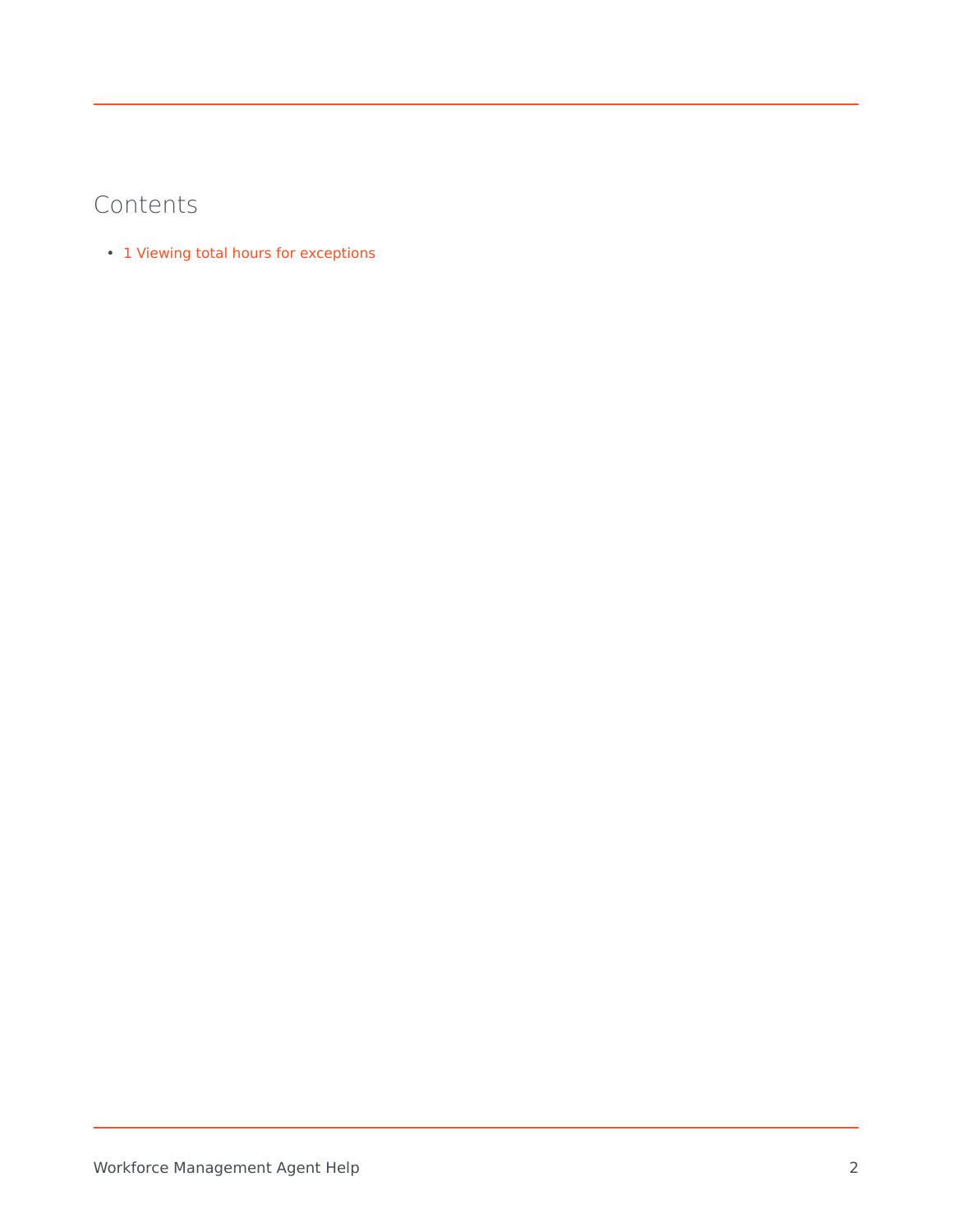- •
- Agent

•

See the accumulated total hours for all of your Exception types.

#### **Related documentation:**

Use the **Exception Totals** view to see the sum of the duration (total hours) for a selected Exception type over a selected date range. You do not define exceptions in this view, but only filter the display. To add an exception, see Adding exceptions to your schedule.

### <span id="page-2-0"></span>Viewing total hours for exceptions

| <b>Exception Totals</b> |                         | Select Exception type. |            |                            |  |
|-------------------------|-------------------------|------------------------|------------|----------------------------|--|
| <b>Exceptions:</b>      | Budget-1                |                        |            |                            |  |
| Start date:             | Nov 30, 2016            | O                      |            |                            |  |
| End date:               | Nov 30, 2016            | о                      | Enter date |                            |  |
| Show                    |                         |                        | range.     |                            |  |
|                         |                         |                        |            |                            |  |
| Click                   | <b>Exception Totals</b> |                        |            |                            |  |
| "Show".                 | Exceptions:             | Budget-1               |            | $\checkmark$               |  |
|                         | Start date:             | Nov 21, 2016           | о          |                            |  |
|                         | End date:               | Nov 30, 2016           | о          |                            |  |
|                         | Show                    |                        |            |                            |  |
|                         | <b>Totals:</b>          |                        |            |                            |  |
|                         | Selected exception:     | Budget-1               |            | Exception's total hours is |  |
|                         | Selected period:        | 11/21/16 - 11/30/16    |            | displayed.                 |  |
|                         | Totals:                 | 04:01                  |            |                            |  |
|                         |                         |                        |            |                            |  |
|                         |                         |                        |            |                            |  |